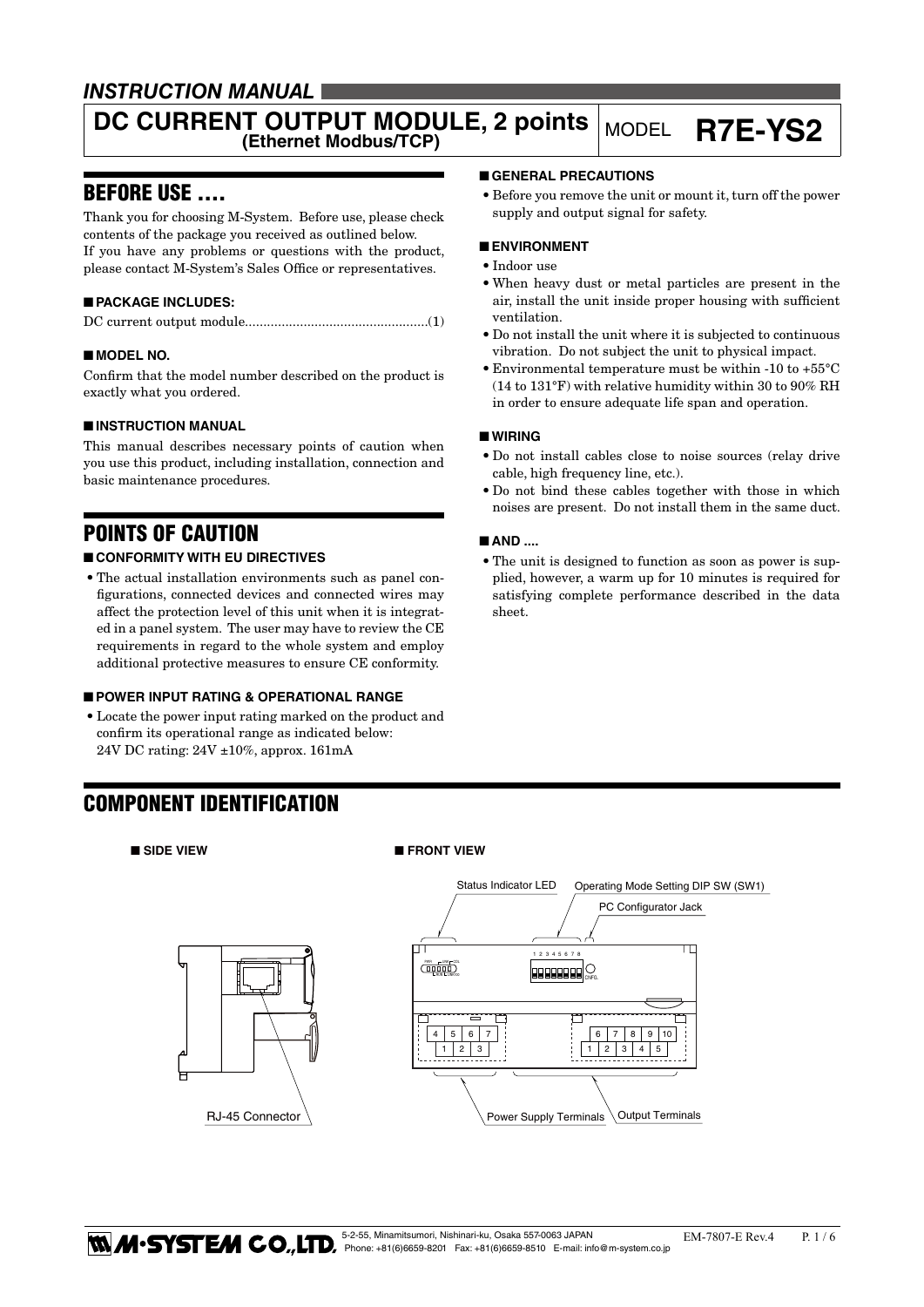#### ■ **STATUS INDICATOR LED**

| ID         | COLOR | <b>FUNCTION</b>                                          |
|------------|-------|----------------------------------------------------------|
| <b>PWR</b> | Green | Turns on when the internal 5V is sup-<br>plied normally. |
| <b>RUN</b> | Green | Turns on in normal communications<br>conditions.         |
| LINK       | Green | Turns on in LINK status.                                 |
| LINK100    | Green | Turns on when connected in 100 Mbps. *1                  |
| COL.       | Green | Blinks in case of collisions.                            |
|            |       |                                                          |

\*1. Used only in 100BASE link. Dark in 10BASE link.

#### ■ **EXTENSION MODULE**

Combination with all the extension modules is available.

#### ■ **OPERATING MODE**

(\*) Factory setting

#### **• Extension (SW1-1, 1-2)**

| SW1-1 |     | $SW1-2$   Extension             |  |
|-------|-----|---------------------------------|--|
| OFF   | OFF | No extension $(*)$              |  |
| OΝ    | OFF | Discrete input, 8 or 16 points  |  |
| OFF   | OΝ  | Discrete output, 8 or 16 points |  |

#### **• Output at the Loss of Communication (SW1-4)**

|     | SW1-4   Output at the loss of communication                          |
|-----|----------------------------------------------------------------------|
| OFF | Reset the output (to $-15\%$ or approx. $-11.5V$ DC)                 |
| ON  | Hold the output $(*)$<br>(maintains the last data received normally) |

Caution: SW1-3, 1-5 through 1-8 are unused. Be sure to turn off unused ones.

#### ■ **POWER SUPPLY TERMINAL ASSIGNMENT**

4

|    | 5 |           | 6      |    |    |  |
|----|---|-----------|--------|----|----|--|
| ΝC |   | <b>NC</b> | $+24V$ |    | o۷ |  |
|    |   | 2         |        | 3  |    |  |
| ΝC |   |           | NC.    | FG |    |  |

| NO.            | ID      | FUNCTION, NOTES      |
|----------------|---------|----------------------|
| 1              | NC      |                      |
| $\overline{2}$ | NC      |                      |
| 3              | FG      | FG                   |
| 4              | NC      |                      |
| 5              | NC      |                      |
| 6              | $-24V$  | Power input (24V DC) |
| г,             | $_{0V}$ | Power input (0V)     |

#### ■ **OUTPUT TERMINAL ASSIGNMENT**

| 6         |                  |    | 8         |      | 9  |   | 10        |           |
|-----------|------------------|----|-----------|------|----|---|-----------|-----------|
| <b>NC</b> |                  | 10 | <b>NC</b> |      | l1 |   |           | <b>NC</b> |
|           | 2                | 3  |           | Δ    |    | 5 |           |           |
| <b>NC</b> | COM <sub>0</sub> |    | <b>NC</b> | COM1 |    |   | <b>NC</b> |           |

| NO.            | ID  | <b>FUNCTION</b> | NO. | ID | <b>FUNCTION</b> |
|----------------|-----|-----------------|-----|----|-----------------|
| 1              | NC  | No connection   | 6   | NC | No connection   |
| $\overline{2}$ |     | COM0   Common 0 | 7   | I0 | Current 0       |
| 3              | NC. | No connection   | 8   | NC | No connection   |
| 4              |     | COM1   Common 1 | 9   | T1 | Current 1       |
| 5              | NC. | No connection   | 10  | NC | No connection   |
|                |     |                 |     |    |                 |

#### ■ **PC CONFIGURATOR**

The PC Configurator software (model: R7CON) is used to set the ethernet communication setting and check the firmware version and settings. The following parameters for each channel can be set.

#### **• SETTINGS FOR INDIVIDUAL CHANNELS**

Zero / Full scale Gain / Bias Zero / Full temp

#### **• SETTINGS FOR ALL CHANNELS**

IP address Subnet mask

For more information about the programming using the R7CON, please refer to the R7CON Users Manual.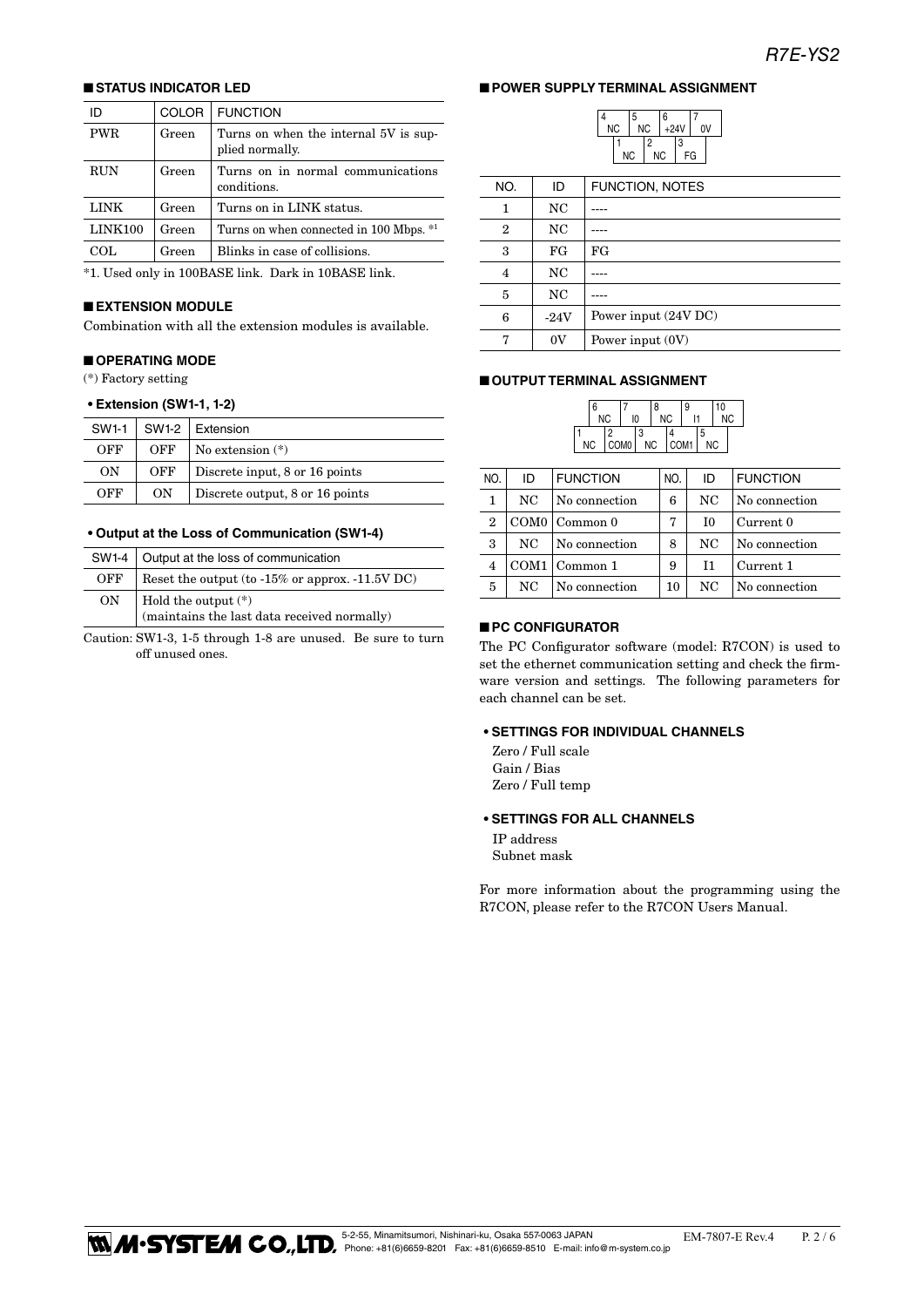### EXTERNAL DIMENSIONS unit: mm (inch)



### CONNECTION DIAGRAM

Connect the unit as in the diagram below.

Note: In order to improve EMC performance, bond the FG terminal to ground.

Caution: FG terminal is NOT a protective conductor terminal.



### WIRING INSTRUCTIONS

■ **SCREW TERMINAL** 

**Torque**: 0.5 N·m

#### ■ **SOLDERLESS TERMINAL** mm (inch)

Refer to the drawing below for recommended ring tongue terminal size. Spade tongue type is also applicable. Applicable wire size: 0.25 to 1.65 mm<sup>2</sup> (AWG22 to 16) Recommended manufacturer: Japan Solderless Terminal MFG. Co.,Ltd., Nichifu Co.,Ltd.

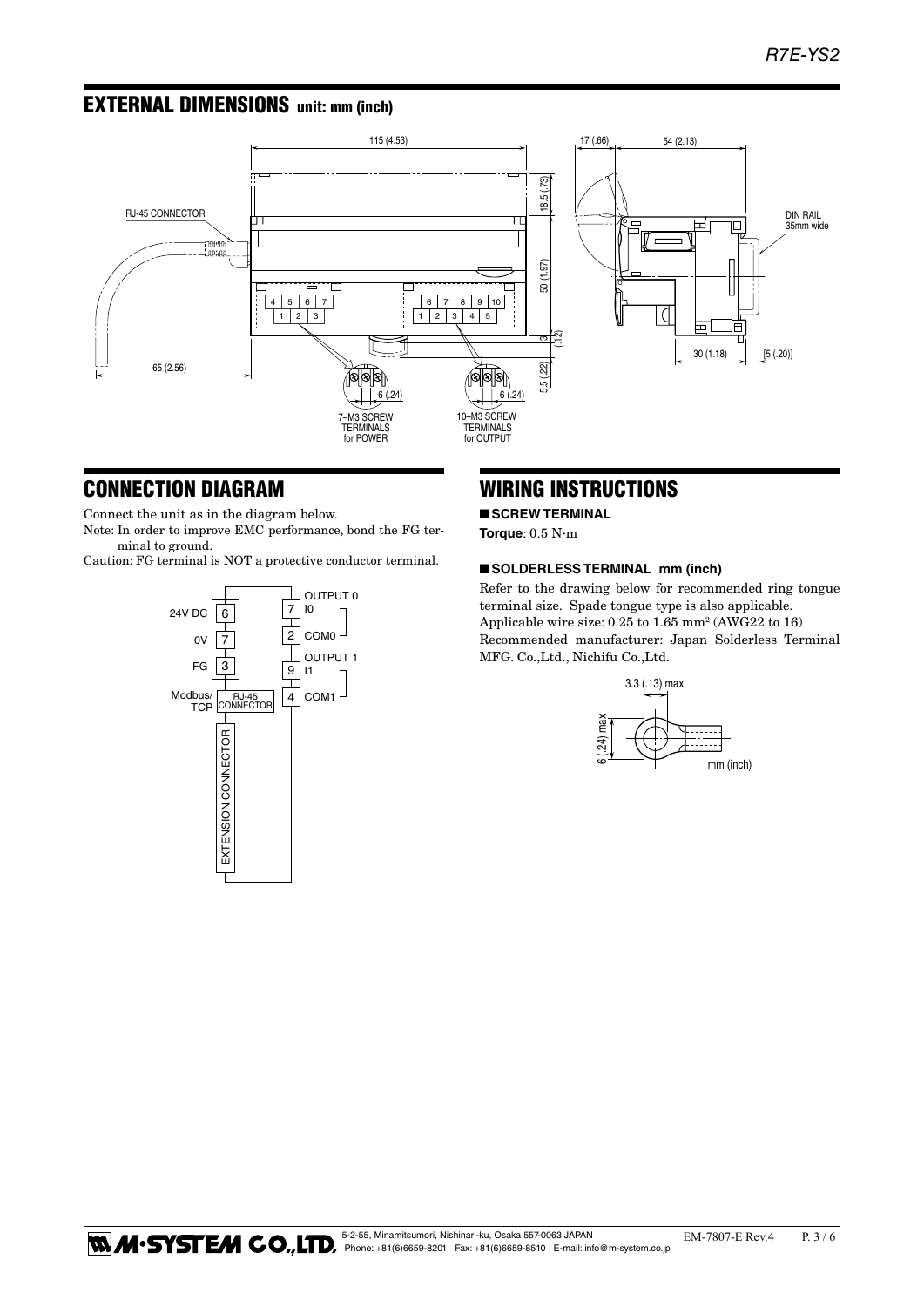### CONFIRMING ETHERNET CONNECTION

#### ■ **IP ADDRESS**

The R7E does not support BootP Table Software. The IP Address and Subnet Mask can be configured using the R7CON Configurator Software.

The Modbus/TCP Port No. is fixed at 502.

#### ■ **CHECK WIRING**

Connect an Ethernet cable to the RJ-45 connector.

#### ■ **CHECK LED**

When wiring is correct, LINK is turned on. When the module is connected in 100 Mbps, LINK100 is blinking.\* \*. For firmware revision V0.20 or later, LINK100 is ON.

#### ■ **CHECK R7E CONNECTION**

Enter "ping command" on the Windows MS-DOS as follows:

 C:¥WINDOWS>ping \*\*\*.\*\*\*.\*\*\*.\*\*\* (\*\*\*.\*\*\*.\*\*\*.\*\*\*: Enter IP address in decimal.) ping \*\*\*.\*\*\*.\*\*\*.\*\*\* with 32 bytes of data: Reply from \*\*\*.\*\*\*.\*\*\*.\*\*\* : bytes=32 time<10ms TTL=64 Reply from \*\*\*.\*\*\*.\*\*\*.\*\*\* : bytes=32 time<10ms TTL=64 Reply from \*\*\*.\*\*\*.\*\*\*.\*\*\* : bytes=32 time<10ms TTL=64 Reply from \*\*\*.\*\*\*.\*\*\*.\*\*\* : bytes=32 time<10ms TTL=64 Ping statistics for \*\*\*.\*\*\*.\*\*\*.\*\*\*

Packets:Sent=4,Received=4,Lost=0(0% loss)

Replies in case of normal connection are as shown above. If the connection cannot be established normally due to e.g. wrong IP address, other replies such as 'timeout' will be received.

#### ■ **CHECK CONNECTION TO THE APPLICATION SOFTWARE**

#### **Check Point 1: LINK LEDs**

When normal connection with PC, PLC or hub is established, the front LINK and LINK100 (when connected in 100 Mbps) is/are turned on regardless of data sending/receiving status. Check power supply to the switch/hub in case that these LEDs are not on.

#### **Check Point 2: RUN Indicator LED**

A green light turns on at the RUN Indicator LED in normal data sending/receiving with an application.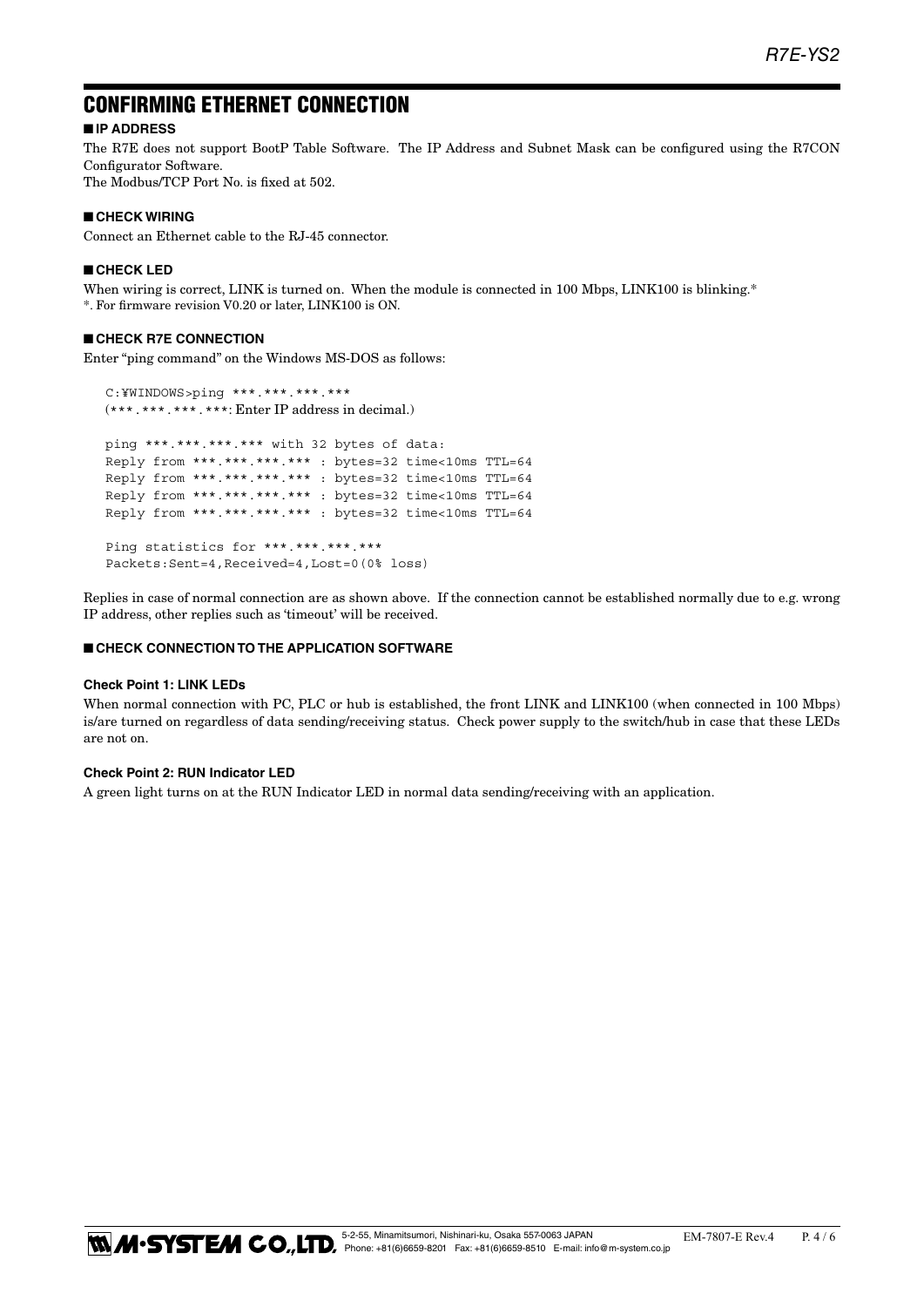## MODBUS FUNCTION CODES & SUPPORTED CODES

■ **Data and Control Functions** 

| CODE | <b>NAME</b>                      |             |                                                                                |
|------|----------------------------------|-------------|--------------------------------------------------------------------------------|
| 01   | Read Coil Status                 | $\mathbf X$ | Digital output from the slave (read/write)                                     |
| 02   | Read Input Status                | X           | Status of digital inputs to the slave (read only)                              |
| 03   | <b>Read Holding Registers</b>    | X           | General purpose register within the slave (read/write)                         |
| 04   | Read Input Registers             | X           | Collected data from the field by the slave (read only)                         |
| 05   | Force Single Coil                | X           | Digital output from the slave (read/write)                                     |
| 06   | Preset Single Registers          | X           | General purpose register within the slave (read/write)                         |
| 07   | <b>Read Exception Status</b>     |             |                                                                                |
| 08   | Diagnostics                      | X           |                                                                                |
| 09   | Program 484                      |             |                                                                                |
| 10   | <b>Poll 484</b>                  |             |                                                                                |
| 11   | Fetch Comm. Event Counter        | X           | Fetch a status word and an event counter                                       |
| 12   | Fetch Comm. Event Log            | X           | A status word, an event counter, a message count and a<br>field of event bytes |
| 13   | Program Controller               |             |                                                                                |
| 14   | Poll Controller                  |             |                                                                                |
| 15   | Force Multiple Coils             | $\mathbf X$ | Digital output from the slave (read/write)                                     |
| 16   | <b>Preset Multiple Registers</b> | X           | General purpose register within the slave (read/write)                         |
| 17   | Report Slave ID                  | X           | Slave type / 'RUN' status                                                      |
| 18   | Program 884/M84                  |             |                                                                                |
| 19   | Reset Comm. Link                 |             |                                                                                |
| 20   | Read General Reference           |             |                                                                                |
| 21   | Write General Reference          |             |                                                                                |
| 22   | Mask Write 4X Register           |             |                                                                                |
| 23   | Read/Write 4X Register           |             |                                                                                |
| 24   | Read FIFO Queue                  |             |                                                                                |
|      |                                  |             |                                                                                |

#### ■ **Exception Codes**

| <b>CODE</b> | NAME                       |   |                                              |
|-------------|----------------------------|---|----------------------------------------------|
| 01          | <b>Illegal Function</b>    | X | Function code is not allowable for the slave |
| 02          | Illegal Data Address       | X | Address is not available within the slave    |
| 03          | Illegal Data Value         | X | Data is not valid for the function           |
| 04          | Slave Device Failure       |   |                                              |
| 05          | Acknowledge                |   |                                              |
| 06          | <b>Slave Device Busy</b>   |   |                                              |
| 07          | Negative Acknowledge       |   |                                              |
| 08          | <b>Memory Parity Error</b> |   |                                              |

#### ■ **Diagnostic Subfunctions**

| CODE | NAME                         |   |                |
|------|------------------------------|---|----------------|
| 00   | Return Query Data            | х | Loop back test |
| 01   | Restart Comm. Option         |   |                |
| 02   | Return Diagnostic Register   |   |                |
| 03   | Change ASCII Input Delimiter |   |                |
| 04   | Force Listen Only Mode       |   |                |